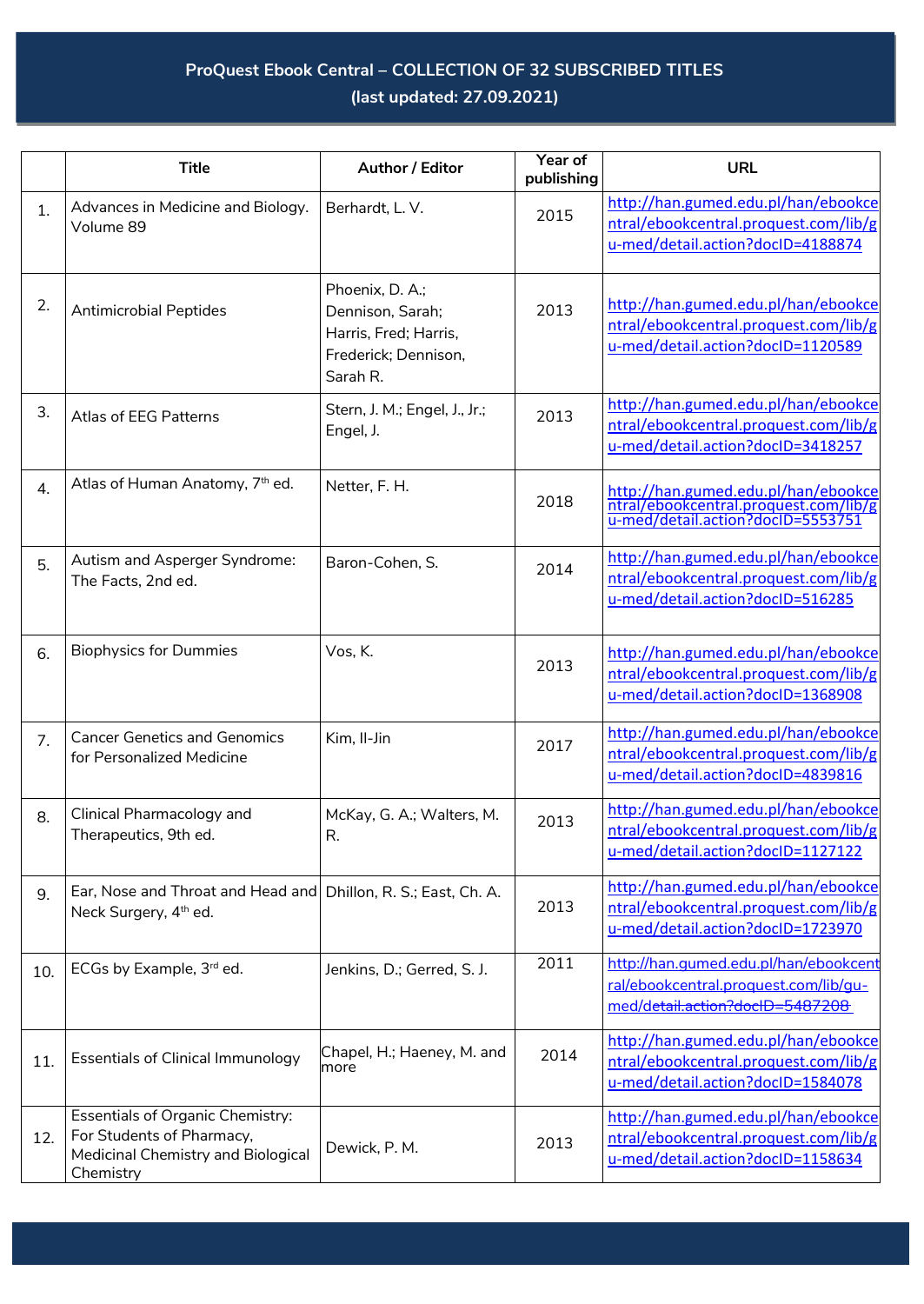## **ProQuest Ebook Central – COLLECTION OF 32 SUBSCRIBED TITLES (last updated: 27.09.2021)**

| 13. |                                                   | Daugirdas, J. T.;           | 2015 | http://han.gumed.edu.pl/han/ebookce                                                                               |
|-----|---------------------------------------------------|-----------------------------|------|-------------------------------------------------------------------------------------------------------------------|
|     | Handbook of Dialysis, 5th ed.                     | Blake, P. G.; Ing, T. S.    |      | ntral/ebookcentral.proquest.com/lib/g                                                                             |
|     |                                                   |                             |      | u-med/detail.action?docID=2035670                                                                                 |
|     |                                                   |                             |      |                                                                                                                   |
| 14. | Handbook of Forensic Medicine                     | Burkhard, M.                | 2014 | http://han.gumed.edu.pl/han/ebookce                                                                               |
|     |                                                   |                             |      | ntral/ebookcentral.proquest.com/lib/g<br>u-med/detail.action?docID=1652936                                        |
|     |                                                   |                             |      |                                                                                                                   |
|     |                                                   |                             |      |                                                                                                                   |
| 15. | Human Physiology: An Integrated                   | Silverthorn, D. U.          | 2018 | http://han.gumed.edu.pl/han/ebookce                                                                               |
|     | Approach, 8 <sup>th</sup> ed.                     |                             |      | ntral/ebookcentral.proquest.com/lib/g<br>u-med/detail.action?docID=5573692                                        |
|     |                                                   |                             |      |                                                                                                                   |
|     |                                                   |                             |      |                                                                                                                   |
| 16. | Huntington's Disease, 2nd ed.                     | Quarrell, O. W. J.          | 2014 | http://han.gumed.edu.pl/han/ebookce<br>ntral/ebookcentral.proquest.com/lib/g                                      |
|     |                                                   |                             |      | u-med/detail.action?docID=845993                                                                                  |
|     |                                                   |                             |      |                                                                                                                   |
|     |                                                   |                             |      |                                                                                                                   |
| 17. | Identification of Pathogenic Fungi,               | Warnock, D. W.;             | 2013 | http://han.gumed.edu.pl/han/ebookce                                                                               |
|     | 2nd ed.                                           | Campbell, C. K.;            |      | ntral/ebookcentral.proquest.com/lib/g                                                                             |
|     |                                                   |                             |      | u-med/detail.action?docID=1119457                                                                                 |
|     |                                                   | Johnson, E. M.              |      |                                                                                                                   |
|     | Kozier & Erb's Fundamentals of                    |                             | 2016 | http://han.gumed.edu.pl/han/ebookce                                                                               |
| 18. | Nursing, 10 <sup>th</sup> ed.                     | Berman, A. T.; Snyder, Ch.; |      |                                                                                                                   |
|     |                                                   | Frandsen, G.                |      | ntral/ebookcentral.proquest.com/lib/g                                                                             |
|     |                                                   |                             |      | u-med/detail.action?docID=5174383                                                                                 |
|     |                                                   |                             |      |                                                                                                                   |
|     | Lippincott Nursing Procedures,                    |                             |      | http://han.gumed.edu.pl/han/ebookce                                                                               |
| 19. | 7th ed.                                           | Lippincott                  | 2016 |                                                                                                                   |
|     |                                                   |                             |      | ntral/ebookcentral.proquest.com/lib/g                                                                             |
|     |                                                   |                             |      | u-med/detail.action?docID=4786210                                                                                 |
|     |                                                   |                             |      |                                                                                                                   |
| 20. | Macleod's Clinical Diagnosis, 2 <sup>nd</sup> ed. | Japp, A. G.; Robertson, C.; | 2018 | http://han.gumed.edu.pl/han/ebookce                                                                               |
|     |                                                   | Wright, R. J.; Reed, M.;    |      | ntral/ebookcentral.proquest.com/lib/g                                                                             |
|     |                                                   |                             |      | u-med/detail.action?docID=5893811                                                                                 |
|     |                                                   | Robson, A.                  |      |                                                                                                                   |
|     | Manual of Dietetic Practice, 4th                  |                             |      | http://han.gumed.edu.pl/han/ebookce                                                                               |
| 21. | ed.                                               | Thomas, B.; Bishop, J.      | 2013 | ntral/ebookcentral.proquest.com/lib/g                                                                             |
|     |                                                   |                             |      | u-med/detail.action?docID=1167299                                                                                 |
|     |                                                   |                             |      |                                                                                                                   |
|     |                                                   |                             |      |                                                                                                                   |
| 22. | Neurology Image-Based Clinical                    | Howard, J.; Singh, A.       |      | http://han.gumed.edu.pl/han/ebookce                                                                               |
|     | Review                                            |                             | 2017 | ntral/ebookcentral.proquest.com/lib/g                                                                             |
|     |                                                   |                             |      | u-med/detail.action?docID=4625096                                                                                 |
|     |                                                   |                             |      |                                                                                                                   |
|     |                                                   |                             |      |                                                                                                                   |
| 23. | Nutrition and Mental Health                       | Leyse-Wallace, R.           | 2013 | http://han.gumed.edu.pl/han/ebookce<br>ntral/ebookcentral.proquest.com/lib/g<br>u-med/detail.action?docID=1114011 |
|     |                                                   |                             |      |                                                                                                                   |
|     |                                                   |                             |      |                                                                                                                   |
|     |                                                   |                             |      |                                                                                                                   |
| 24. | Oxford Handbook for Public Health                 | Kawachi, I.; Lang, I.;      | 2020 | http://han.gumed.edu.pl/han/ebookce                                                                               |
|     | Practice, 4th ed.                                 | Ricciardi, W.               |      | ntral/ebookcentral.proquest.com/lib/g                                                                             |
|     |                                                   |                             |      | u-med/detail.action?docID=6352013                                                                                 |
|     |                                                   |                             |      |                                                                                                                   |
|     | Pediatric Dentistry: A Clinical                   | Koch, G.; Poulsen, S.       |      | http://han.gumed.edu.pl/han/ebookce                                                                               |
| 25. |                                                   |                             | 2013 | ntral/ebookcentral.proquest.com/lib/g                                                                             |
|     | Approach, 2nd ed.                                 |                             |      |                                                                                                                   |
|     |                                                   |                             |      | u-med/detail.action?docID=1187203                                                                                 |
|     |                                                   |                             |      |                                                                                                                   |
|     | Pediatric Rehabilitation: Principles              |                             |      |                                                                                                                   |
| 26. |                                                   | Murphy, K. P.; McMahon,     | 2020 | http://han.gumed.edu.pl/han/ebookce                                                                               |
|     | and Practice, 6 <sup>th</sup> ed.                 | M. A.; Houtrow, A. J.       |      | ntral/ebookcentral.proquest.com/lib/g                                                                             |
|     |                                                   |                             |      | u-med/detail.action?docID=6369933                                                                                 |